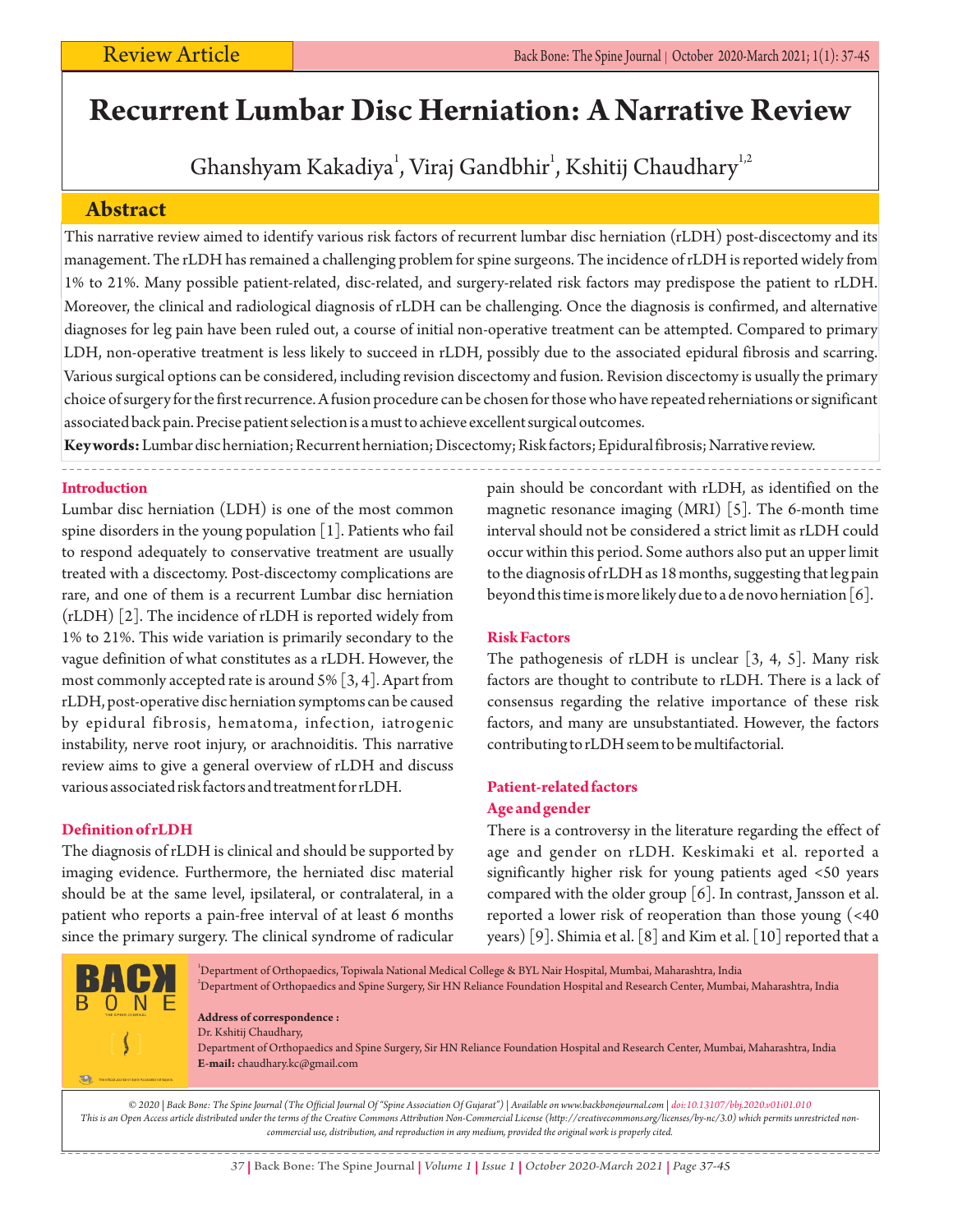higher incidence of rLDH exists in males. Overall, the individual contribution of these unmodifiable risk factors does not seem to be significant.

# **Body mass index (BMI)**

A high BMI is a risk factor for rLDH. Meredith et al. reported that patients with BMI  $\geq$  30 were 12 times more likely to have an rLDH and require surgery compared to patients with a low BMI [11].

### **Smoking**

Detrimental effect of smoking on the health of the intervertebral disc is well reported in the literature [12]. Smoking has a negative effect on the healing of annulus, leading to a higher risk of rLDH [13]. Miwa et al. reported that the incidence of rLDH is 18.5% in smokers compared to nonsmokers [14].

# **Diabetes**

The intervertebral disc of diabetic patients has low sulfate integration into the glycosaminoglycan molecules and low proteoglycans. Both the sulfation and proteoglycans are known to strengthen the disc. A reduction of these molecules may predispose to rLDH [15]. Mobbs et al. reported higher rates of rLDH and reoperation in people with diabetes compared to non-diabetics (28% vs. 3.5%) [16].

# **Occupation**

Shimia et al. found in their study that there was a statistically significant relationship between the cumulative exposure to weight lifting or carrying heavyweight [8] and also with extreme forward bending, and LDH [17].

# **Morphology of the primary disc herniation Level of herniation**

The most common affected levels for primary and rLDH were L4/5 and L5/S1. The literature does not suggest a specific level as a predictor for rLDH [8,18].

# **Type**

The type of the previous disc herniation affects the risk of rLDH. Patients with disc protrusion do not have a discrete defect in the annulus, but rather a thinned out and stretched annulus. On the contrary, the disc extrusion defect is limited and can probably heal more effectively. Morgan-Hough et al. [19] suggested that disc protrusion is more significant as a predictor for rLDH compared to disc extrusion.

### **Size of annular defect**

Annular defect acts as a path for a loose fragment to come out of the disc. There is a high chance of rLDH in significant annular defects  $[6]$ .

# **Other radiological features Intervertebral disc height**

Larger disc height before discectomy could lead to a higher disc height decrease after nucleus removal and increased segmental mobility, influencing rLDH [1, 20]. Yaman et al. reported a significant correlation between disc height and the prevalence of  $rLDH[18]$ .

### **Lumbar lordosis**

Post-discectomy decreased lumbar lordosis was associated with the rLDH. Suboptimal lumbar lordosis disturbs normal biomechanics of the spine, sagittal spinal alignment, and body weight distribution, and this may increase disc degeneration and the risk of rLDH [20, 21].

### **Segmental instability**

Post-discectomy instability may increase rLDH. Patients with an intervertebral motion of >10 had a higher recurrence rate  $(26.5\%)$  compared with those with <10  $(4.1\%)$  [1].

### **Lower Pfirrmann degeneration grades**

Incidence of rLDH was lower in discs with Pfirrmann degeneration Grades I, II, and VI than in discs with Grades III, IV, and V [10, 20, 22].

# **Modic endplate changes**

Endplate changes may also contribute to decreased collagen fiber attachment to the annulus and is theorized to explain the increased risk of rLDH [10,20].

### **Surgical technique**

### **Fragmentectomy versus aggressive discectomy**

The fragmentectomy is the removal of an extruded disc with the preservation of normal disc material and requires little or no annular incision for fragment removal. Conventional aggressive discectomy is a removal of an extruded disc with normal disc material. Fragmentectomy or controlled discectomy has more chances of rLDH. Carragee et al. [5] showed that the aggressive removal of remaining disc material might decrease the risk of reherniation, but the overall outcome was less satisfactory due to higher back pain.

### **Annularincision**

McGirt et al. [3] and Kim et al. [10] proved that the outer layer of the annulus has a minor capillary network with the potential to heal annular defects instead of the completely avascular inner annulus. Hence, a "slit-like incision" versus a "rectangular box annulotomy," has a higher likelihood for annular membrane healing and maintenance of some annular integrity [23].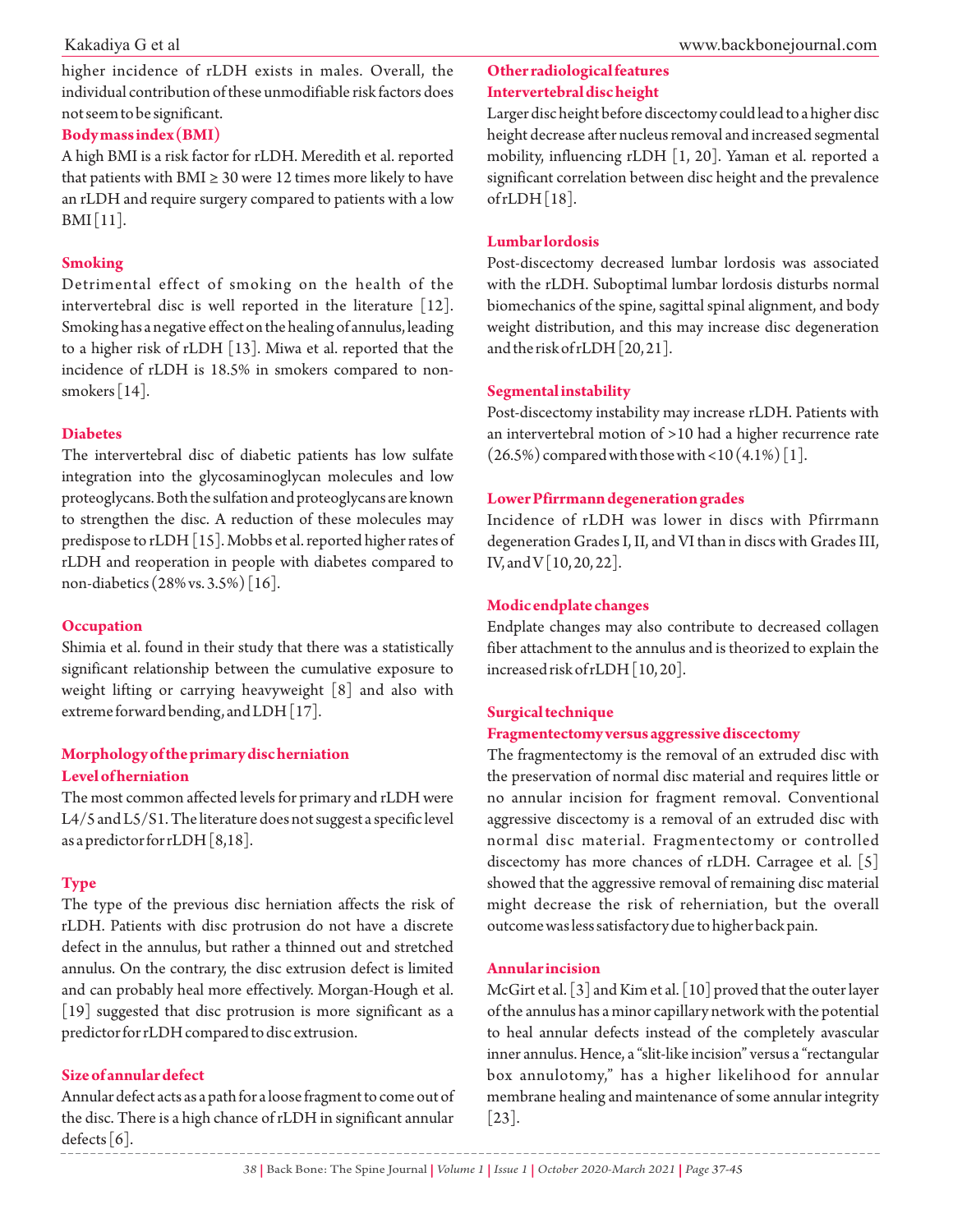# **Saline lavage**

Saline lavage through annular opening may deliver loose disc fragments for removal out of the disc. Ellenbogen et al. demonstrated that disc space lavage with normal saline was associated with a low rLDH rate [24].

### **Post-operative activity or return**

There is a fear that early return to work may predispose to an rLDH. However, there is no evidence of his effect. Instead, studies have shown that post-discectomy early return to regular activity is beneficial rather than harmful [25,26]. Postoperative restriction of activity should be advised only until the wound has healed.

# **Evaluation of rLDH Clinical presentation**

The patient typically presents with leg pain in the same distribution as experienced during the index herniation. As discussed above, patients with rLDH have a symptom-free period after the primary lumbar discectomy. The longer this symptom-free period, the more likely the pain is due to new disc herniation. The clinical picture is not always clear and easy to diagnose. Post-discectomy back pain with referred pain into the leg needs to be differentiated from true radicular pain. The differential diagnoses in a post-discectomy patient who returns with recurrence of symptoms include scar tissue, epidural fibrosis, arachnoiditis, and infection.

Patients with rLDH may not experience the same leg pain as previously experienced as the new recurrence herniation may differ in size, location, and migration. Besides, the surrounding scarring may reduce the nerve root's mobility and alter the sensation of pain. For similar reasons, the patients may not always have classical root tension signs. Recurrent disc herniations have not been shown to have a higher rate of neurological deficits than primary disc herniations (Fig. 1).



**Figure 1:** A 55 years old with right leg pain presented 9 months after L3-4 laminectomy. L4-5 recurrent disc herniation on the right side (white arrow) is noted on these T1-WI fat-suppressed post-contrast images. In these images, contrast enhancement of the scar is easily distinguished from epidural fat which is suppressed. Note the peripheral enhancing rim around the disc material in Figure A. The disc material itself is hypointense.

# **Radiographs**

X-rays are the only radiographic investigation that can be done under physiological loading to assess instability. They can be useful to reveal occult instability secondary to iatrogenic spondylosis or accelerated disc degeneration.

### **Computed tomography (CT) scan**

CT scans with intravenous contrast are less accurate than MRI in differentiating rLDH from fibrosis. It is also not sensitive enough to detect other pathologies such as root inflammation, arachnoiditis, or infection that can also cause leg pain. CT scan can be useful in chronic herniation with superimposed spinal stenosis to evaluate bony compression.

### **MRI**

The gadolinium-enhanced MRI is the investigation of choice for rLDH. Interpreting postoperative MRI scans can be challenging, especially in the acute post-operative period. The sequence best suited to differentiate rLDH from peridural fibrosis is a fat-suppressed T1-WI (pre- and post-Gadolinium). Other sequences recommended in the protocol are sagittal and axial T1-WI and T2-WI images.

# **Natural evolution of MRI changes post-lumbar discectomy**

One must be aware of the natural course of evolution of postoperative MRI features following lumbar discectomy to distinguish rLDH from post-operative changes. Early (<2 months) MRI features post-discectomy should be interpreted with caution, as they can mimic pre-operative disc herniation image, especially if the MRI is without contrast. The surgical disruption of the annulus and the collection of hematoma, edema, granulation, and possibly Gelfoam pieces mimic the appearance of a space-occupying lesion like a disc herniation. Contrast-enhanced images show a robust homogenous enhancement of this mass, indicating that the "mass" is nothing but inflammatory tissue. However, some studies have detected rLDH in 24% of asymptomatic patients within 6 weeks of surgery  $[27]$ . The same group of investigators has demonstrated that asymptomatic patients following discectomy almost always show a mass effect with a deformation that is usually never more than 25% of the thecal sac area [28]. In the acute period, the disc shows a high signal intensity band extended to the site of the annulotomy. The endplates may show enhancement for 6-18 months in 20% of patients after surgery [29]. Usually, MRI starts showing a healing response 6 months after discectomy. The signal in the disc becomes low-intensity. The acute inflammatory mass effect shrinks but may persist as a scar that occupies space. However, scarring tends to pull the dura toward it compared to an rLDH that tends to push the dural sac away. Scar shows a weaker enhancement to contrast compared to the acute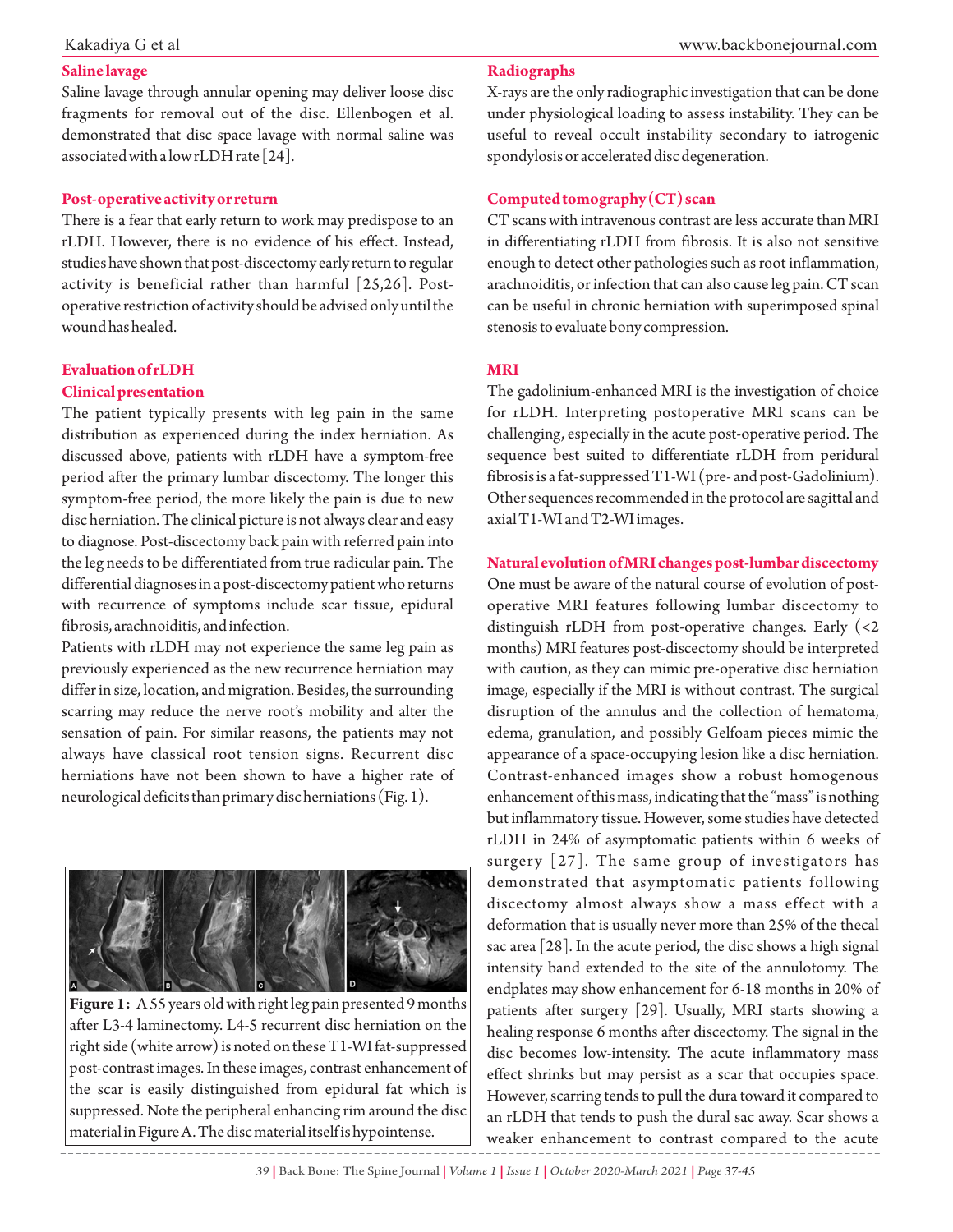inflammatory mass [31]. Asymptomatic patients detected to have rLDH in the post-operative scans may regress spontaneously by phagocytosis induced by the surrounding inflammatory tissue. Nerve root enhancement, commonly detected in the acute postoperative period, resolves by 6 months.

### **rLDH versus epidural fibrosis**

The distinction between rLDH and epidural fibrosis is crucial as the revision surgery for scar is rarely successful. In fact, more surgery begets more scars. The difficulty in differentiating the two is exemplified by the discordant intraoperative findings in 18-33% of surgically proven cases [7]. On unenhanced images, scar and rLDH may appear similar as both can have a mass effect displacing the thecal sac. The difference becomes apparent in contrast-enhanced images (Fig. 1). An rLDH does not enhance as the disc material has no blood supply. The periphery of the rLDH may show rim enhancement, which represents either scarring or inflammation surrounding the disc material. However, delayed scans can enhance the disc as the contrast diffuses inside, which can be mistaken for a scar. Delayed contrast enhancement of extruded disc is more commonly seen in chronic rLDH as the surrounding inflammation progressively creeps inside the disc. Hence, it is imperative to scan the patient within 5 min of contrast injection. In contrast, scars show moderate uniform enhancement as they have vascular supply. The difference between rLDH and epidural fibrosis is enumerated in Table (Table 1).

| Table 1: Differentiating features on MRI Epidural scar versus recurren |                                          |                                                                                           |  |  |
|------------------------------------------------------------------------|------------------------------------------|-------------------------------------------------------------------------------------------|--|--|
| disc herniation<br><b>MRI</b> features                                 | <b>Fibrosis</b>                          | <b>Recurrent disc herniation</b>                                                          |  |  |
| $T1-WI$                                                                | Isointense                               | Hypointense                                                                               |  |  |
| $T2-WI$                                                                | Isointense                               | Hypointense                                                                               |  |  |
| $T1-WI + Gad$                                                          | Immediate<br>homogeneous<br>enhancement  | Disc material shows no enhancement.<br>But may enhance peripherally                       |  |  |
|                                                                        |                                          | Diffuse enhancement if post-contrast<br>imaging is delayed $(>10$ min)                    |  |  |
| Margins                                                                | Irregular                                | Smooth                                                                                    |  |  |
|                                                                        | Dura looks retracted                     | Dura looks displaced                                                                      |  |  |
| Mass effect                                                            | May be present but<br>minimal            | Present                                                                                   |  |  |
| Location                                                               | Lateral recess,<br>posterior to anterior | Ventral or lateral to the dura but also<br>can have a migrated or sequestered<br>fragment |  |  |
| MRI: Magnetic resonance imaging                                        |                                          |                                                                                           |  |  |

### **Diagnostic injection**

Patients with atypical pain and controversial MRI findings may be subjected to diagnostic nerve root blocks. However, the success of the nerve block frequently depends on the expertise of the clinician. Therefore, it is imperative that the documentation of the needle position and the radiographic contrast spread before the steroid injection is available for interpreting the post-injection symptoms. If the needle placement is anatomically accurate with a good spread of the contrast and the patient informs of more than 80% pain relief after the procedure for about 4-6 h, then it can be reasonably concluded that the pain's origin is the level that is injected. This may help the surgeon choose a surgical plan.

### **Management of rLDH**

### **Conservative treatment**

As with primary LDH, conservative treatment is the mainstay in the early stages of radicular pain due to rLDH. NSAIDS, oral steroid taper, or neuropathic medications can be used for pain relief. Similarly, physical therapy can be attempted. However, neither the medications nor physical therapy has been shown to alter the natural history of radicular pain due to disc herniation. Therapeutic nerve root blocks also can be offered to the patient, but compared to steroid injections for primary disc herniations; they are less likely to be effective.

A meta-analysis found that the incidence of reherniation (5.5%) was similar to the incidence of reoperation for the rLDH (5.2%), suggesting that the majority of the symptomatic rLDH lead to surgery [8, 31]. Thus, it can be interpreted that the natural history of rLDH is not as favorable as primary LDH. The scar may surround the nerve roots and cause symptoms through neural tension, decreased axoplasmic transport, restriction of blood flow, or venous return. This scar is hypothesized to be the reason for suboptimal outcomes of conservative therapy in rLDH.

Despite this, conservative treatment is always offered to patients who present with symptomatic rLDH without significant neurological deficits. However, the conservative treatment duration need not be quite as prolonged, especially if the patient complains of increasing pain despite medications and nerve blocks. The traditional recommendation of 6 weeks of conservative therapy may not be strictly followed in rLDH, knowing that the natural history is not as favorable as primary herniation.

# **Surgical treatment**

The decision to operate an rLDH should not be made in haste. Patients with unusual and imprecise symptoms should be approached with caution. MRI tends to over-diagnose rLDH, and correlating the imaging findings with the clinical picture is not always straightforward. The ability to predict a good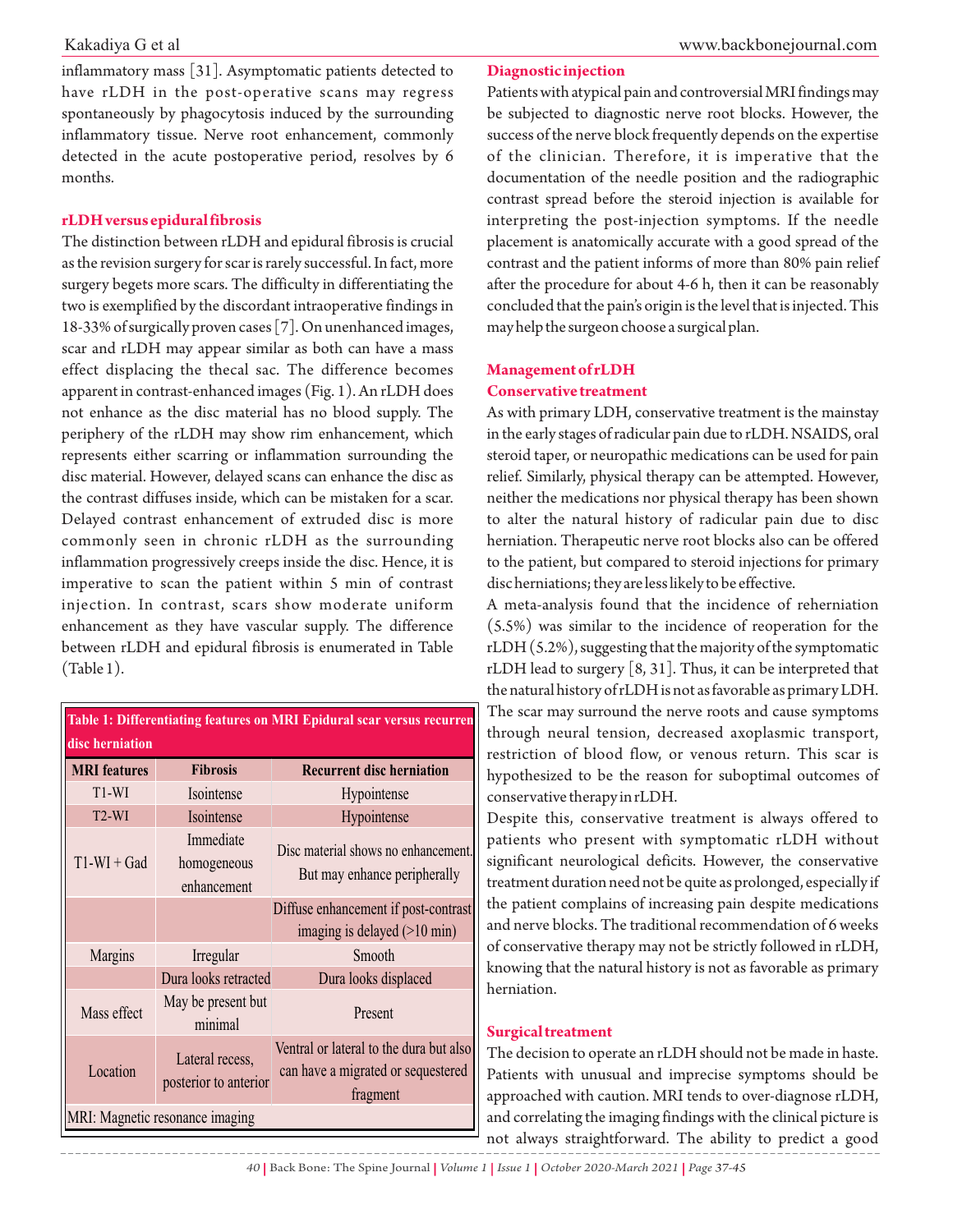response to reoperation depends on choosing the right patient for the procedure, rather than the surgical technique. A patient with classical radicular pain pattern with root tensions signs and a reasonable symptom-free period after index procedure can be offered a reoperation if the MRI shows concordant compressive disc herniation. The choice of surgery is a repeat lumbar discectomy or instrumented fusion [20, 32]. In the literature, the majority reoperations for rLDH are reported as revision discectomies, and only 5% are fusions [19]. The second recurrence, however, is more likely to be treated with fusion.

# **Revision discectomy**

The options available are conventional microdiscectomy or minimally invasive tubular discectomy, and they seem to have similar outcomes. However, epidural scarring due to the



**Figure 2:** A 51-year-old man with the left leg pain due to a recurrent disc herniation after 2 years of primary discectomy as diagnosed on these sagittal and axial T2-WI images. On the left parasagittal T2-WI magnetic resonance imaging (B) the disc herniation appears to have migrated inferiorly (white arrow). Fibrosis and scarring generally will not be noted with this pattern of migration.



**Figure 3:** Continued – The radiographs of the patient showed calcification at the previously operated L4-5 level (black arrow). This prompted a computed tomography scan which showed a centrally calcified disc (white arrow). The disc fragment was found to have extruded from an annular tear on the inferior edge of this disc calcification.

previous surgery can make minimally invasive surgery challenging, with a steep learning curve being required to achieve comparable results. Alternatively, percutaneous endoscopic discectomy has been reported to have some advantages over interlaminar approaches such as fewer complications, blood loss, and shorter hospital stay [33]. However, there are some reports of a higher re-recurrence rate of up to 7% following PELD [34]. Nevertheless, the outcomes of revision discectomy have been found to be inferior to primary discectomy in many studies [35]. Others have reported similar outcomes [21, 32, 36].

### **Fusion**

Fusion is usually considered for a second or a third recurrence. It may also be considered in patients with significant low back pain, especially if they have radiographic instability. The choice of fusion also depends on the extent of bone removal during the primary discectomy. If the index surgery was a wide laminectomy, then during a revision, it is likely that further bone removal will compromise the stability of the motion segment. The surgeon may choose to perform fusion in this situation. If the decompression of the nerve root involves sacrificing the motion segment's stability, then it is prudent to fuse. Several options for fusion are available (PLF-



**Figure 4:** Continued – Patient failed conservative treatment including epidural injections and subsequently underwent an L4-5 TLIF in view of the calcification of the disc. A facetectomy was necessary to achieve removal of the centrally calcified disc avoiding excessive retraction of the nerve root. Hence, TLIF was performed even though this was the patient's first recurrence. The patient was relieved of the leg pain after the surgery. These are 2-year follow-up radiographs showing fusion.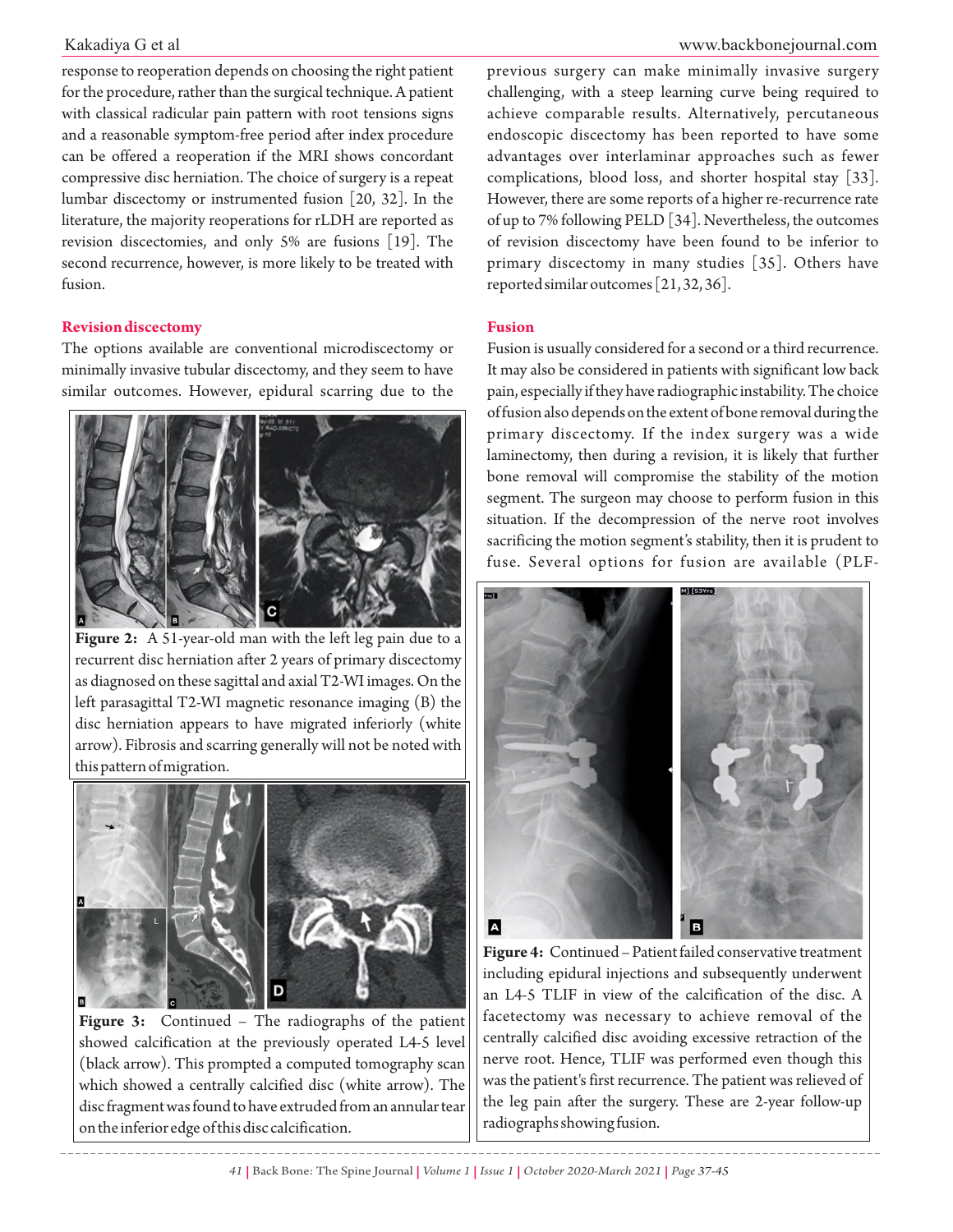Pasterolateral Fusion, PLIF- Posterior Lumbar Interbody Fusion, TLIF- Transforaminal Lumbar Interbody Fusion, ALIF- Anterior Lumber Interbody Fusion, XLIF- lateral Lumber Interbody Fusion etc.), and none have proven to be superior to the other.

Choosing a fusion procedure for the first recurrence is controversial. While a fusion procedure carries a lesser risk for reherniation and post-operative back pain, the decision needs to be weighed carefully against complications that can arise secondary to instrumented fusion [37]. Mroz et al. conducted a survey and concluded that experienced surgeons with higher

www.backbonejournal.com

patient load preferred revision microdiscectomy to treat rLDH, while young surgeons preferred interbody fusion [38]. A surgeon may choose from a myriad of procedures, which depends on their training and experience. From the available evidence, it can be surmised that different surgical procedures to treat recurrent disc herniation yield similar functional and pain improvement. Studies with different modalities of treatment for rLDH and their outcome are enumerated in Table 2 (Table 2).

| Table 2: Studies with different modalities of treatment for rLDH and their outcome |      |                     |                       |                         |                                                                                                             |                                                                                                                                                              |
|------------------------------------------------------------------------------------|------|---------------------|-----------------------|-------------------------|-------------------------------------------------------------------------------------------------------------|--------------------------------------------------------------------------------------------------------------------------------------------------------------|
| <b>Author</b>                                                                      | Year | <b>Study design</b> | <b>Sample</b><br>size | Mean<br>follow-up       | <b>Surgery done for rLDH</b>                                                                                | <b>Outcome</b>                                                                                                                                               |
| Smith et al. [19]                                                                  | 2010 | Retrospective       | 16                    | 14.7 month              | Microendoscopic<br>discectomy                                                                               | excellent in more than 50%                                                                                                                                   |
| Shin $[4]$                                                                         | 2011 | Retrospective       | 41                    | 16 month                | <b>Transforaminal</b> full<br>endoscopic discectomy (9);<br>interlaminar full endoscopic<br>discectomy (32) | excellent in $80\%$                                                                                                                                          |
| Ahsanet al. [32]                                                                   | 2012 | Prospective         | 416                   | $1-4$ year              | Open Discectomy                                                                                             | Satisfactory                                                                                                                                                 |
| Kimet al. [34]                                                                     | 2012 | Prospective         | 10                    | 14.4 month              | <b>PELD</b>                                                                                                 | Good to excellent in 60%                                                                                                                                     |
| Junget al. [48]                                                                    | 2012 | Retrospective       | 54                    | $1-5$ year              | Open discectomy                                                                                             | Excellent in 50%                                                                                                                                             |
| Sonmezet al. [43]                                                                  | 2013 | Prospective         | 20                    | 24 month                | Unilateral versus bilateral<br>MIS-TLIF                                                                     | Both had same outcome                                                                                                                                        |
| El Shazlyet al .[44]                                                               | 2013 | Prospective         | 45                    | 37 month                | versus PLIF                                                                                                 | Discectomy versus TLIF TLIF and PLIF had comparable<br>result                                                                                                |
| Hou et al. [21]                                                                    | 2015 | Prospective         | 25                    | 3 year                  | Endoscopic discectomy                                                                                       | Good to excellent in 96%                                                                                                                                     |
| Liet al. [37]                                                                      | 2015 | Prospective         | 73                    | 4.1 year                | <b>TLIF</b>                                                                                                 | Mean recovery rate of Japanese<br>Orthopedic Association<br>score=89%                                                                                        |
| Albayraket al. [36]                                                                | 2016 | Prospective         | 70                    | 1 month-7<br>yearr      | Microdiscectomy                                                                                             | Good in $100\%$                                                                                                                                              |
| Kapetanakis et al. [46]                                                            | 2019 | Prospective         | 45                    | 12 month                | Fully endoscopic lumbar<br>discectomy                                                                       | FELD is associated with a<br>favorable impact with significant<br>improvement rates for physical<br>function, bodily pain, and role-<br>emotional parameters |
| Zhang and Chen [49]                                                                | 2019 | 45                  | 45                    | $24 - 60$<br>month      | <b>MIS TLIF versus TLIF</b><br>paraspinal approach                                                          | MIS-TLIF has more satisfactory<br>outcomes                                                                                                                   |
| Qiao et al. [45]                                                                   | 2020 | Retrospective       | 47                    | $13.3 \pm 5.5$<br>month | TLIF versus LLIF                                                                                            | LLIF and PLIF had comparable<br>result                                                                                                                       |
| Cho J [47]                                                                         | 2020 | Retrospective       | 244                   | 24.2 month              | Fully endoscopic lumbar<br>discectomy                                                                       | The outcomes were similar to<br>those achieved after FELD for<br>primary LDH. But had higher<br>complication rates for rLDH                                  |
| Ahmedet al. [50]                                                                   | 2020 | Prospective         | 30                    | 24                      | <b>UPSF VS BPSF TLIF</b>                                                                                    | Both have satisfactory results.<br><b>BPSF</b> had more ASD                                                                                                  |

rLDH: Recurrent lumbar disc herniation, LDH: Lumbar disc herniation, TLIF: Transforaminal lumbar interbody fusion, PLIF: Posterior lumbar interbody fusion, UPSF: unilateral pedicle screw fixation, BPSF: bilateral pedicle screw fixation, FELD: Fully endoscopic lumbar discectomy, PELD: Percutaneous endoscopic lumbar discectomy

*42 |* Back Bone: The Spine Journal *| Volume 1 | Issue 1 | October 2020-March 2021 | Page 37-45*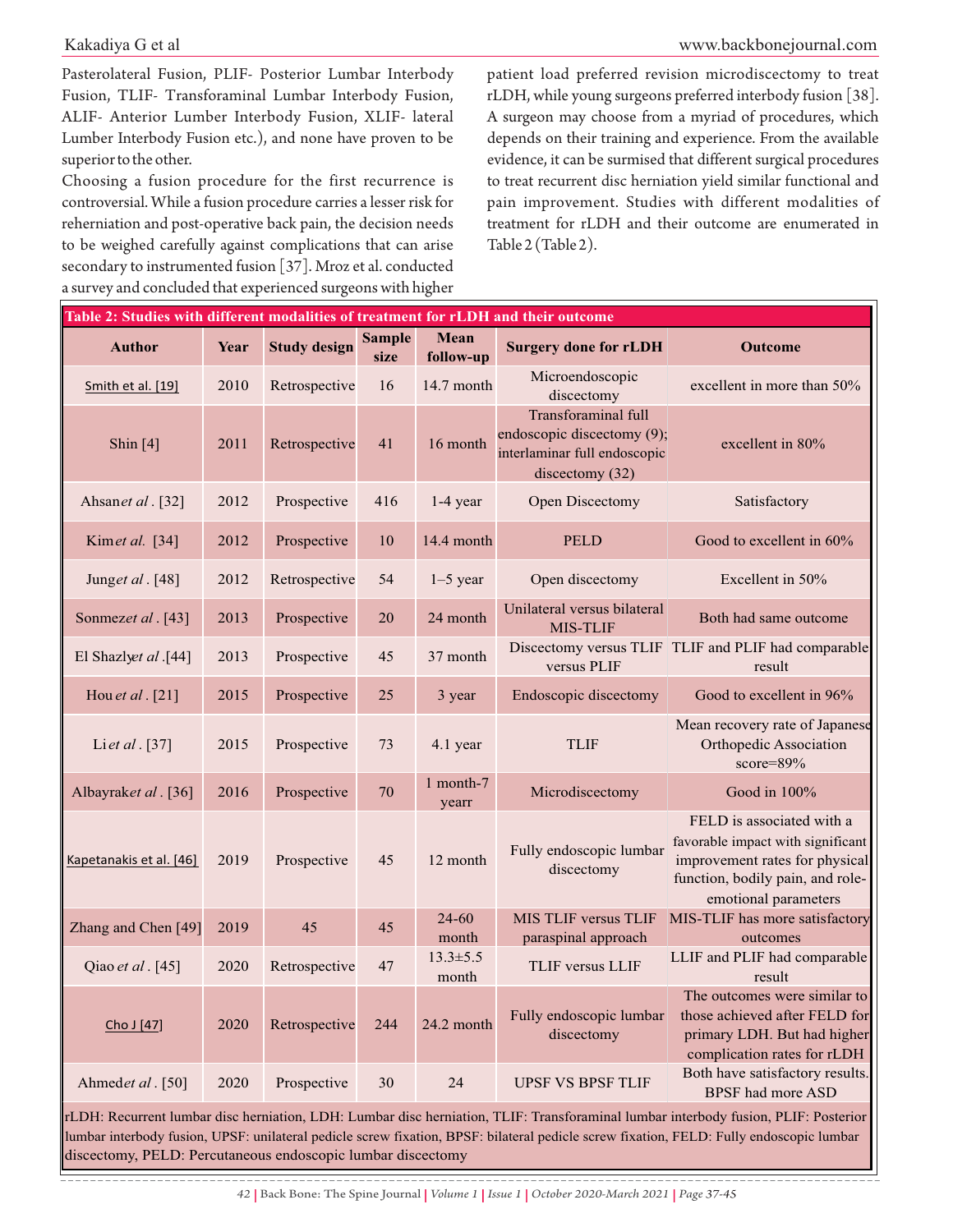### **Illustrative case**

A 51-year-old male was treated with an L4-5 TLIF for a recurrent disc herniation 2 years after discectomy. The clinical presentation, imaging findings, and treatment are described in Figs. 2-4.

### **Prevention**

### **Annular repair**

Researchers are attempting to develop techniques and devices to repair the annular defect to restrict the disc material from reherniating. Recently, innovative technologies such as annular closure devices and annular repair techniques have been investigated for reducing the incidence of reherniation following primary discectomy.

### **The suture-based device**

A suture wire is used to close the annular defect, which is relatively less invasive. The biomechanical strength is doubtful in large annular defects and patients with poor annular quality  $[39, 40]$ .

a. Xclose technique: Bailey et al. demonstrated a 45% risk reduction of reoperation due to re-herniation [41]

b. Fiber wire sutures and PushLock implants technique c. Jetting suture technique.

#### www.backbonejournal.com

and a trend toward less disc height loss with the utilization of the Barricaid [42].

Annular repair is an active area of research. Many of these preliminary studies are industry-funded, and these devices are not the standard of care today. However, they hold promise for the future.

### **Conclusion**

rLDH can be a challenging diagnostic and therapeutic problem. Many possible patient-related, disc-related, and surgery-related risk factors may predispose to rLDH; however, their individual contribution to the overall risk is still unclear. The diagnosis of rLDH hitches on the clinical presentation that has a clear correlation with post-operative MRI. However, the diagnosis is frequently complicated by varied and atypical symptoms. Besides, there is an inherent difficulty in interpreting an over sensitive investigation like MRI. Compared to primary disc herniation, conservative treatment is less likely to succeed in recurrent herniation, possibly due to the associated epidural fibrosis and scarring. Revision discectomy is usually the primary choice of surgery for the first recurrence. A fusion procedure can be considered for those who have repeated reherniations or significant associated back pain and instability.

### **Annular closure device**

a. Barricaid: Implanted in the disc space post-discectomy and it is anchored into one of the adjacent vertebral bodies. Parker et al. demonstrated a zero re-herniation rate, no complications,

# References

| 1. Kim KT, Park SW, Kim YB. Disc height and segmental motion as risk factors for                                                                                                                                                                                                                        | reoperations after lumbar discectomies: A report of 22 patients. Kobe J Med Sci                                                                                                                    |
|---------------------------------------------------------------------------------------------------------------------------------------------------------------------------------------------------------------------------------------------------------------------------------------------------------|----------------------------------------------------------------------------------------------------------------------------------------------------------------------------------------------------|
| recurrent lumbar disc herniation. Spine (Phila Pa 1976) 2009;34:2674-8.                                                                                                                                                                                                                                 | 2002;48:33-41.                                                                                                                                                                                     |
| 2. Weinstein JN, Lurie JD, Tosteson TD, Skinner JS, Hanscom B, Tosteson AN, et al.                                                                                                                                                                                                                      | 8. Shimia M, Babaei-Ghazani A, Sadat BE, Habibi B, Habibzadeh A. Risk factors of                                                                                                                   |
| Surgical vs nonoperative treatment for lumbar disk herniation: The Spine patient                                                                                                                                                                                                                        | recurrent lumbar disk herniation. Asian J Neurosurg 2013;8:93-6.                                                                                                                                   |
| outcomes research trial (SPORT) observational cohort. JAMA 2006;296:2451-                                                                                                                                                                                                                               | 9. Jansson KA, Nemeth G, Granath F, Blomqvist P. Surgery for herniation of a lumbar                                                                                                                |
| 9.                                                                                                                                                                                                                                                                                                      | disc in Sweden between 1987 and 1999: An analysis of 27,576 operations. J Bone                                                                                                                     |
| 3. McGirt MJ, Eustacchio S, Varga P, Vilendecic M, Trummer M, Gorensek M, et al. A                                                                                                                                                                                                                      | Joint Surg Br 2004;86:841-7.                                                                                                                                                                       |
| prospective cohort study of close interval computed tomography and magnetic<br>resonance imaging after primary lumbar discectomy: Factors associated with<br>recurrent disc herniation and disc height loss. Spine (Phila Pa 1976)<br>2009;34:2044-51.                                                  | 10. Kim KT, Lee DH, Cho DC, Sung JK, Kim YB. Preoperative risk factors for<br>recurrent lumbar disk herniation in L5-S1. J Spinal Disord Tech 2015;28:E571-                                        |
| 4. Shin BJ. Risk factors for recurrent lumbar disc herniations. Asian Spine J<br>2014;8:211-5.                                                                                                                                                                                                          | 11. Meredith DS, Huang RC, Nguyen J, Lymas S. Obesity increases the risk of<br>recurrent herniated nucleus pulposus after lumbar microdiscectomy. Spine J<br>2010;10:575-80.                       |
| 5. Carragee EJ, Spinnickie AO, Alamin TF, Paragioudakis S. A prospective controlled<br>study of limited versus subtotal posterior discectomy: Short-term outcomes in<br>patients with herniated lumbar intervertebral discs and large posterior annular<br>defect. Spine (Phila Pa 1976) 2006;31:653-7. | 12. Akmal M, Kesani A, Anand B, Singh A, Wiseman M, Goodship A. Effect of<br>nicotine on spinal disc cells: A cellular mechanism for disc degeneration. Spine<br>(Phila Pa 1976) 2004; 29: 568-75. |
| 6. Keskimaki I, Seitsalo S, Osterman H, Rissanen P. Reoperations after lumbar disc                                                                                                                                                                                                                      | 13. Andersen SB, Smith EC, Støttrup C, Carreon LY, Andersen MO. Smoking is an                                                                                                                      |
| surgery: A population-based study of regional and interspecialty variations. Spine                                                                                                                                                                                                                      | independent risk factor of reoperation due to recurrent lumbar disc herniation.                                                                                                                    |
| 2000;25:1500-8.                                                                                                                                                                                                                                                                                         | Glob Spine J 2018; 8:378-81.                                                                                                                                                                       |
| 7. Erbayraktar S, Acar F, Tekinsoy B, Acar U, Güner EM. Outcome analysis of                                                                                                                                                                                                                             | 14. Miwa S, Yokogawa A, Kobayashi T, Nishimura T, Igarashi K, Inatani H, et al.<br>Risk factors of recurrent lumbar disk herniation: A single center study and review                              |

*43 |* Back Bone: The Spine Journal *| Volume 1 | Issue 1 | October 2020-March 2021 | Page 37-45*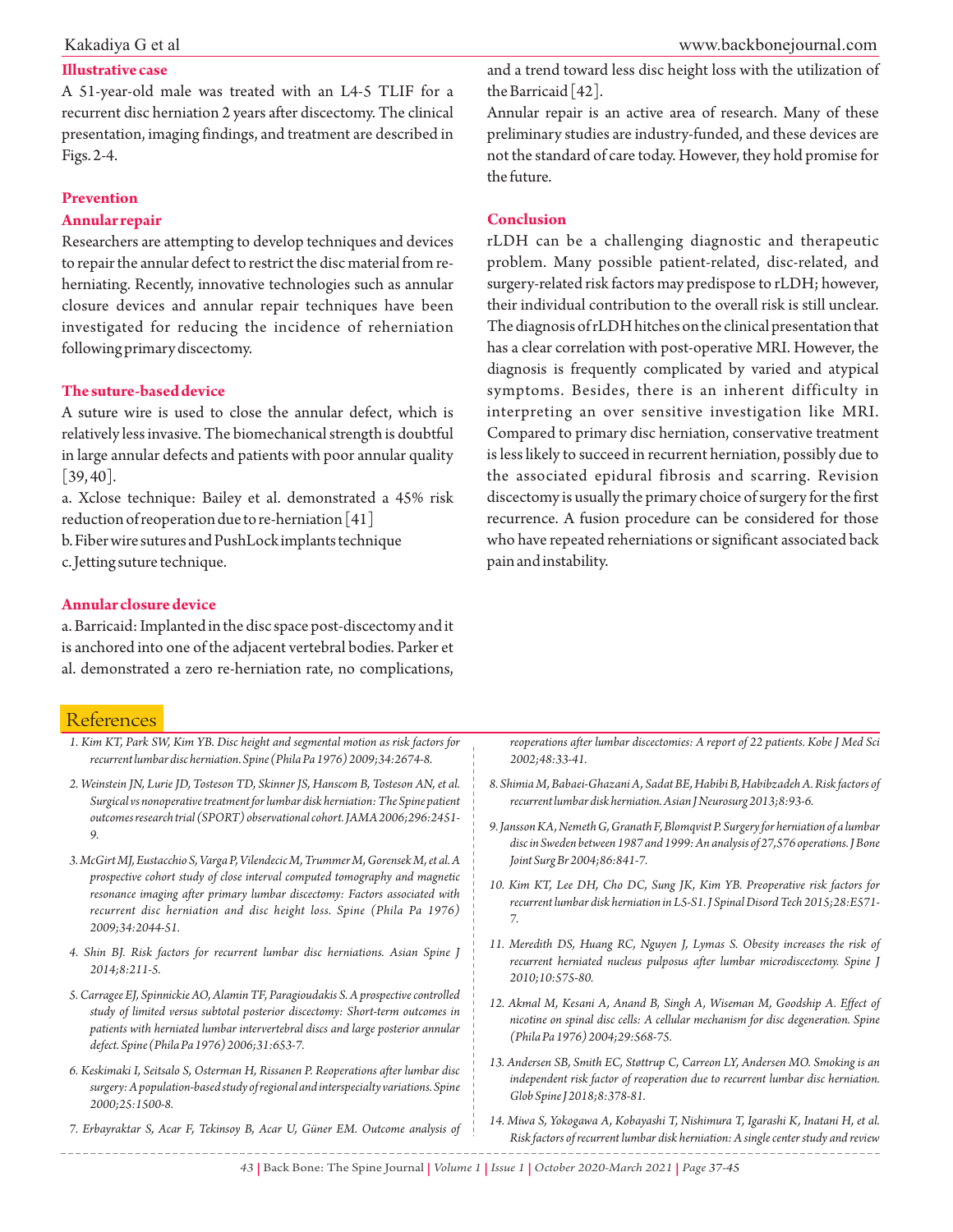*of the literature. J Spinal Disord Tech 2015;28:E265-9.*

- *15. Robinson D, Mirovsky Y, Halperin N, Evron Z, Nevo Z. Changes in proteoglycans of intervertebral disc in diabetic patients. A possible cause of increased back pain. Spine (Phila Pa 1976) 1998;23:849-56.*
- *16. Mobbs RJ, Newcombe RL, Chandran KN. Lumbar discectomy and the diabetic patient: Incidence and outcome. J Clin Neurosci 2001;8:10-3.*
- *17. Seidler A, Bolm-Audorff U. Occupational risk factors for symptomatic lumbar disc herniation; a case-control study. Occup Environ Med 2003;60:821-30.*
- *18. Yaman ME, Kazanci A, Yaman ND, Bas F, Ayberk G. Factors that influence recurrent lumbar disc herniation. Hong Kong Med J 2017;23:258-63.*
- *19. Morgan-Hough CV, Jones PW, Eisenstein SM. Primary and revision lumbar discectomy: A 16-year review from one centre. J Bone Joint Surg Br 2003;85:871- 4.*
- *20. Belykh E, Krutko AV, Baykov ES, Griers MB, Preul MC, Byvaltsev VA. Preoperative estimation of disc herniation recurrence after microdiscectomy: Predictive value of a multivariate model based on radiographic parameters. Spine J 2017;17:390-400.*
- *21. Hou T, Zhou Q, Dai F, Luo F, He Q, Zhang J, et al. Repeated microendoscopic discectomy for recurrent lumbar disk herniation. Clinics (Sao Paulo) 2015;70:120-5.*
- *22. Pfirrmann CW, Metzdorf A, Zanetti M, Hodler J, Boos N. Magnetic resonance classification of lumbar intervertebral disc degeneration. Spine 2001;26:1873-8.*
- *23. Ahlgren BD, Vasavada A, Brower RS, Lydon C, Herkowitz HN, Panjabi MM. Annular incision technique on the strength and multidirectional flexibility of the healing intervertebral disc. Spine 1994;19:948-54.*
- *24. Ellenbogen JR, Marlow W, Fischer BE, Tsegaye M, Wilby MJ. Is the rate of reoperation after primary lumbar microdiscectomy affected by surgeon grade or intraoperative lavage of the disc space? Br J Neurosurg 2014;28;247-51.*
- *25. Newsome RJ, May S, Chiverton N, Cole AA. A prospective, randomised trial of immediate exercise following lumbar microdiscectomy: A preliminary study. Physiotherapy 2009;95:273-9.*
- *26. Licina P, Johnston E. Recurrent disc herniation-diagnosis and management. In: Lumbar Spine Online Tax Book, Section 18. Ch. 2. Spine: International Society for the Study of the Lumbar Spine; ???.*
- *27. van de Kelft EJ, van Goethem JW, de La Porte C, Verlooy JS. Early postoperative gadolinium-DTPA-enhanced MR imaging after successful lumbar discectomy. Br J Neurosurg 1996;10:41-9.*
- *28. Van Goethem JW, Salgado R. Imaging of the postoperative Spine: Discectomy and herniectomy. In: Van Goethem JW, van den Hauwe L, Parizel PM, editors. Spinal Imaging, Medical Radiology (Diagnostic Imaging). Berlin, Heidelberg: Springer; 2007.*
- *29. Shafaie FF, Bundschuh C, Jinkins JR. The posttherapeutic lumbosacral spine. In: Jinkins JR, editor. Postherapeutic Neurodiagnostic Imaging. Philadelphia, PA: Lippincott-Raven; 1997. p. 245-66.*
- *30. Swartz KR, Trost GR. Recurrent lumbar disc herniation. Neurosurg Focus 2003;15:E10.*
- *31. Cheng J, Wang H, Zheng W, Li C, Wang J, Zhang Z, et al. Reoperation after lumbar disc surgery in two hundred and seven patients. Int Orthop 2013;37:1511-7.*
- *32. Ahsan K, Najmus-Sakeb, Hossain A, Khan SI, Awwal MA. Discectomy for primary and recurrent prolapse of lumbar intervertebral discs. J Orthop Surg (Hong Kong) 2012;20:7-10.*
- *33. Chen HC, Lee CH, Wei L, Lui TN, Lin TJ. Comparison of percutaneous endoscopic lumbar discectomy and open lumbar surgery for adjacent segment*

*degeneration and recurrent disc herniation. Neurol Res Int 2015;2015:791943.*

- *34. Kim CH, Chung CK, Sohn S, Lee S, Park SB. The surgical outcome and the surgical strategy of percutaneous endoscopic discectomy for recurrent disk herniation. J Spinal Disord Tech 2014;27:415-22.*
- *35. Mehren C, Wanke-Jellinek L, Korge A. Revision after failed discectomy. Eur Spine J 2020;29:14-21.*
- *36. Albayrak S, Ozturk S, Durdag E, Ayden O. Surgical management of recurrent disc herniations with microdiscectomy and long-term results on life quality: Detailed analysis of 70 cases. J Neurosci Rural Pract 2016;7:87-90.*
- *37. Li Z, Tang J, Hou S, Ren D, Li L, Lu X, et al. Four-year follow-up results of transforaminal lumbar interbody fusion as revision surgery for recurrent lumbar disc herniation after conventional discectomy. J Clin Neurosci 2015;22:331-7.*
- *38. Mroz TE, Lubelski D, Williams SK, O'Rourke C, Obuchowski NA, Wang JC, et al. Differences in the surgical treatment of recurrent lumbar disc herniation among spine surgeons in the United States. Spine J 2014;14:2334-43.*
- *39. Qi L, Li M, Si H, Wang L, Jiang Y, Zhang S, et al. The clinical application of jetting suture technique in annular repair under microendoscopic discectomy: A prospective single-cohort observational study. Medicine 2016;95:e4503.*
- *40. Suh BG, Uh JH, Park SH, Lee GW. Repair using conventional implant for ruptured annulus fibrosus after lumbar discectomy: Surgical technique and case series. Asian Spine J 2015;9:14-21.*
- *41. Bailey A, Araghi A, Blumenthal S, Huffmon GV, Annular Repair Clinical Study Group. Prospective, multicenter, randomized, controlled study of annular repair in lumbar discectomy: Two year follow-up. Spine 2013;38:1161-9.*
- *42. Parker SL, Grahovac G, Vukas D, Vilendecic M, Ledic D, McGirt MJ, et al. Effect of an annular closure device (Barricaid) on same level recurrent disc herniation and disc height loss after primary lumbar discectomy: Two-year results of a multicenter prospective cohort study. J Spinal Disord Tech 2013;???:???.*
- *43. Sonmez E, Coven I, Sahinturk F, Yilmaz C, Caner H. Unilateral percutaneous pedicle screw instrumentation with minimally invasive TLIF for the treatment of recurrent lumbar disk disease: 2 years follow-up. Turk Neurosurg 2013;23:372- 8.*
- *44. El Shazly AA, El Wardany MA, Morsi AM. Recurrent lumbar disc herniation: A prospective comparative study of three surgical management procedures. Asian J Neurosurg 2013;8:139-44.*
- *45. Qiao G, Feng M. Revision for endoscopic discectomy: Is lateral lumbar interbody fusion an option? World Neurosurg 2020;133:e26-30.*
- *46. Kapetanakis S, Gkantsinikoudis N, Charitoudis G. The role of full-endoscopic lumbar discectomy in surgical treatment of recurrent lumbar disc herniation: A health-related quality of life approach. Neurospine 2019;16:96-104.*
- *47. Cao J, Huang W, Wu T, Jia J, Cheng X. Percutaneous endoscopic lumbar discectomy for lumbar disc herniation as day surgery-short-term clinical results of 235 consecutive cases. Medicine (Baltimore) 2019;98:e18064.*
- *48. Jung YS, Choi HJ, Kwon YM. Clinical outcome and influencing factor for repeat lumbar discectomy for ipsilateral recurrent lumbar disc herniation. Korean J Spine 2012;9:1-5.*
- *49. Zhang S, Chen H. Mini-open transforaminal lumbar interbody fusion through a modified wiltse paraspinal approach for recurrent lumbar disc herniation. Int J Clin Exp Med 2019;12:2525-31.*
- *50. Ahmed OE, Morad SH, Abdelbar AS. Management of recurrent unilateral lumbar disc herniation in a single level: Unilateral versus bilateral pedicle screws fixation with interbody fusion. Egypt J Neurol Psychiatry Neurosurg 2020;56:28.*